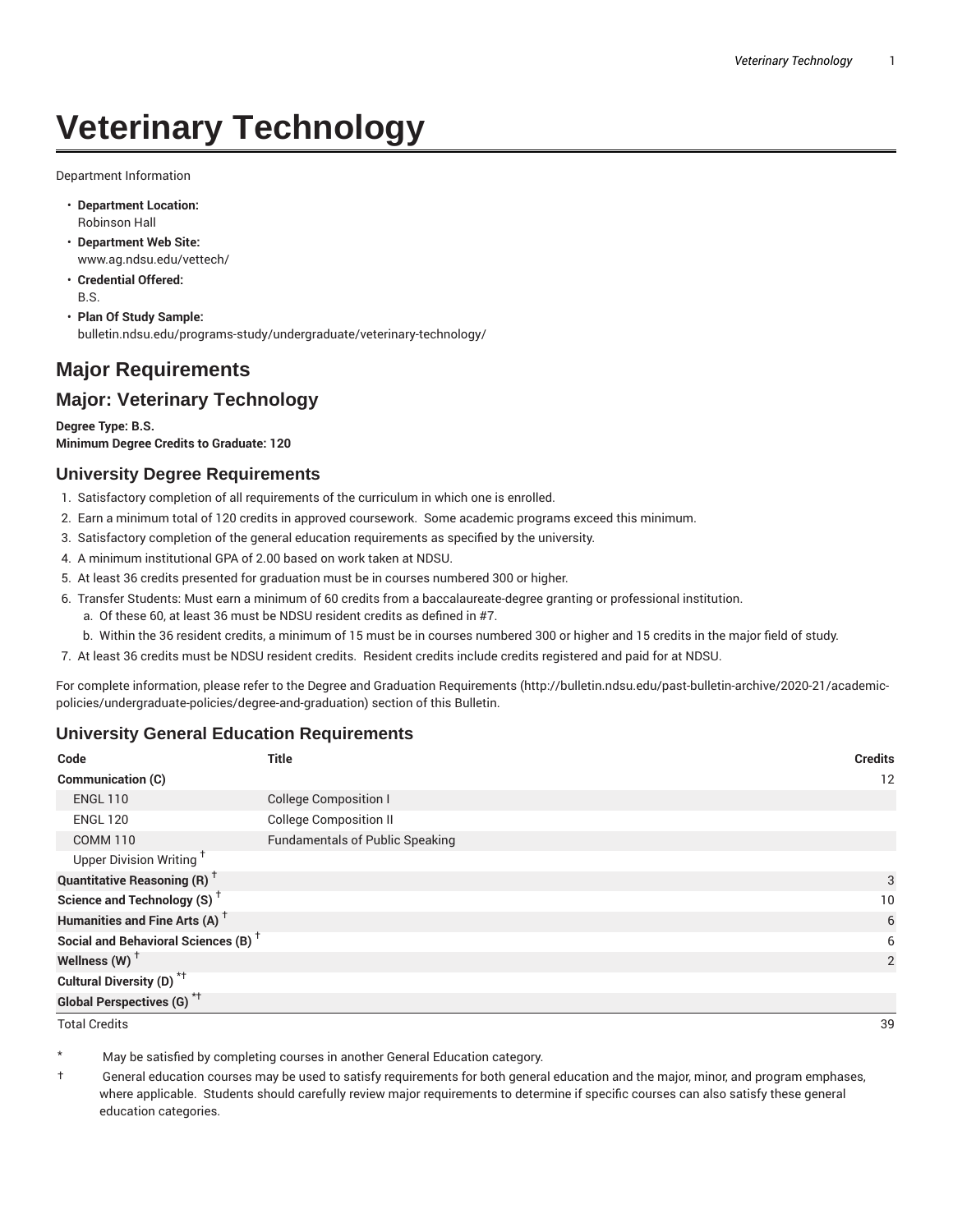• A list of university approved general education courses and administrative policies are available here (http://bulletin.ndsu.edu/past-bulletinarchive/2020-21/academic-policies/undergraduate-policies/general-education/#genedcoursestext).

#### **Major Requirements**

A grade of 'C' or better is required in all courses listed as a Major Requirement.

| Code                                                                                                                         | <b>Title</b>                                                                  | <b>Credits</b>            |  |
|------------------------------------------------------------------------------------------------------------------------------|-------------------------------------------------------------------------------|---------------------------|--|
| <b>Required Core Courses for Pre-Vet Tech</b>                                                                                |                                                                               |                           |  |
| <b>VETS 101</b>                                                                                                              | Student Success Techniques: Veterinary Technology                             | 1                         |  |
| or ANSC 201                                                                                                                  | Student Success Techniques - Nontraditional & Transfer Students               |                           |  |
| <b>VETS 115</b>                                                                                                              | Medical Terminology for the Paraprofessional                                  | 1                         |  |
| <b>VETS 135</b>                                                                                                              | Anatomy and Physiology of Domestic Animals                                    | $\ensuremath{\mathsf{3}}$ |  |
| <b>VETS 136</b>                                                                                                              | Anatomy and Physiology Laboratory                                             | 1                         |  |
| Required Core Courses for Professional Vet Tech: Must be admitted to the professional program to take the following courses. |                                                                               |                           |  |
| <b>VETS 249</b>                                                                                                              | Veterinary Hospital Information and Procedures                                | $\overline{2}$            |  |
| <b>VETS 255</b>                                                                                                              | Veterinary Diagnostic Imaging                                                 | $\overline{c}$            |  |
| <b>VETS 255L</b>                                                                                                             | Veterinary Diagnostic Imaging Laboratory                                      | 1                         |  |
| <b>VETS 265</b>                                                                                                              | <b>Veterinary Nursing I</b>                                                   | $\sqrt{2}$                |  |
| <b>VETS 265L</b>                                                                                                             | Veterinary Nursing Lab I                                                      | 1                         |  |
| <b>VETS 267</b>                                                                                                              | <b>Veterinary Nursing II</b>                                                  | $\sqrt{2}$                |  |
| VETS 267L                                                                                                                    | Veterinary Nursing Lab II                                                     | 1                         |  |
| <b>VETS 367</b>                                                                                                              | Principles of Companion Animal Dentistry                                      | 1                         |  |
| VETS 367L                                                                                                                    | Principles of Companion Animal Dentistry Lab                                  | 1                         |  |
| <b>VETS 369</b>                                                                                                              | Companion Small Mammal and Exotic Animal Health and Husbandry                 | $\overline{c}$            |  |
| <b>VETS 385</b>                                                                                                              | Veterinary Parasitology                                                       | $\overline{2}$            |  |
| VETS 385L                                                                                                                    | Veterinary Parasitology Lab                                                   | $\mathbf{1}$              |  |
| <b>VETS 386</b>                                                                                                              | Veterinary Hematology                                                         | $\mathbf{2}$              |  |
| VETS 386L                                                                                                                    | Veterinary Hematology Lab                                                     | $\mathbbm{1}$             |  |
| <b>VETS 387</b>                                                                                                              | <b>Veterinary Clinical Pathology</b>                                          | $\sqrt{2}$                |  |
| VETS 387L                                                                                                                    | Veterinary Clinical Pathology Laboratory                                      | $\mathbf{1}$              |  |
| <b>VETS 455</b>                                                                                                              | <b>Veterinary Applied Pharmacy Practices</b>                                  | 1                         |  |
| <b>VETS 457</b>                                                                                                              | <b>Veterinary Pharmacology</b>                                                | $\sqrt{2}$                |  |
| <b>VETS 460</b>                                                                                                              | Vet Anesthesiology                                                            |                           |  |
| VETS 460L                                                                                                                    | Veterinary Anesthesiology Lab                                                 | 1                         |  |
| <b>VETS 461</b>                                                                                                              | Veterinary Surgical Nursing Techniques                                        | $\mathbf 2$               |  |
| VETS 461L                                                                                                                    | Veterinary Surgical Techniques Laboratory                                     | $\mathbf{1}$              |  |
| <b>VETS 481</b>                                                                                                              | Ward Care/Clinic Care (1 credit each X4)                                      | 4                         |  |
| <b>VETS 482</b>                                                                                                              | Large Animal Techniques                                                       | $\overline{2}$            |  |
| <b>VETS 483</b>                                                                                                              | <b>Clinical Veterinary Practicum</b>                                          | 1                         |  |
| <b>VETS 485</b>                                                                                                              | Veterinary Technology Externship 6-12 (Capstone Course)                       | 3                         |  |
| <b>Related Core Courses Required for Professional Program</b>                                                                |                                                                               |                           |  |
| <b>ANSC 114</b>                                                                                                              | <b>Introduction to Animal Sciences</b>                                        | 3                         |  |
| <b>ANSC 223</b>                                                                                                              | Introduction to Animal Nutrition                                              | $\overline{2}$            |  |
| <b>ANSC 370</b>                                                                                                              | <b>Fundamentals/Animal Disease</b>                                            | 3                         |  |
| <b>ANSC 371</b>                                                                                                              | <b>Fundamentals of Animal Disease II</b>                                      | 3                         |  |
| <b>BIOL 111</b>                                                                                                              | Concepts of Biology (May satisfy general education category S)                | 3                         |  |
| CHEM 117                                                                                                                     | Chemical Concepts and Applications (May satisfy general education category S) | 3                         |  |
| or CHEM 121                                                                                                                  | General Chemistry I                                                           |                           |  |
| <b>CSCI 114</b>                                                                                                              | Microcomputer Packages (May satisfy general education category S)             | 3                         |  |
| or MIS 116                                                                                                                   | <b>Business Use of Computers</b>                                              |                           |  |
| <b>MICR 202</b>                                                                                                              | <b>Introductory Microbiology</b>                                              | 3                         |  |
| & 202L                                                                                                                       | and Introductory Microbiology Lab (May satisfy general education category S)  |                           |  |
| <b>Total Credits</b>                                                                                                         |                                                                               | 70                        |  |